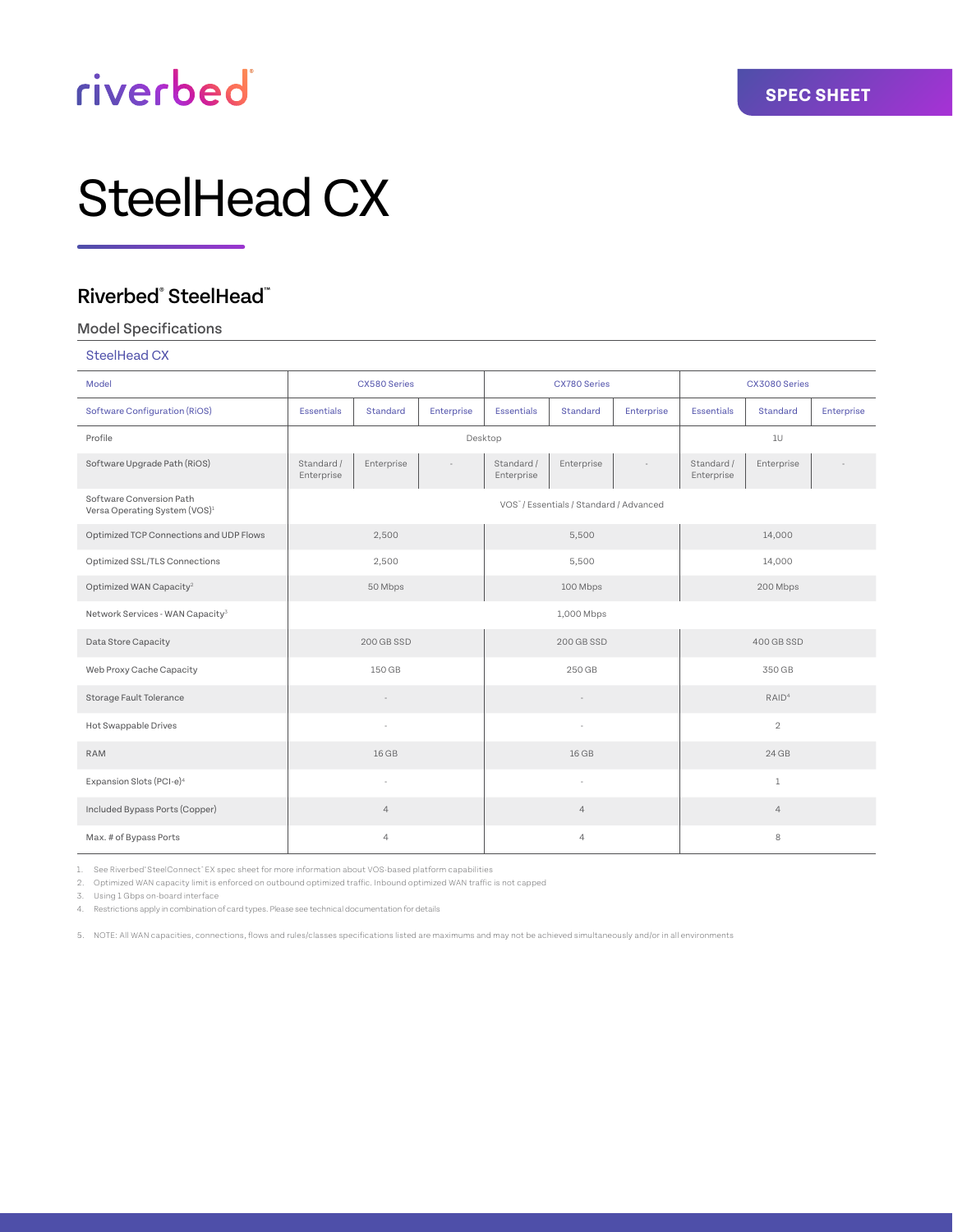### Power and Physical Specifications

#### SteelHead CX

| Model                              | CX580 Series                                                                         | <b>CX780 Series</b>                                                                                | CX3080 Series                                  |
|------------------------------------|--------------------------------------------------------------------------------------|----------------------------------------------------------------------------------------------------|------------------------------------------------|
| Dual Power Supplies                |                                                                                      |                                                                                                    | $\checkmark$                                   |
| Power [Watts] (Typical)            | 60<br>37                                                                             |                                                                                                    | 70                                             |
| <b>BTU</b>                         | 128                                                                                  | 205                                                                                                | 242                                            |
| Temperature <sup>1</sup>           | 0-45°C / 32-113°F (Operating)<br>-40-65°C / -40-149°F (Storage)                      | 0-45°C / 32-113°F (Operating)<br>-40-65°C / -40-149°F (Storage)                                    |                                                |
| Relative Humidity <sup>2</sup>     | 20%-80% non-condensing (Operating)<br>10%-95%, non-condensing (Storage) <sup>3</sup> | 20%-80%, non-condensing (Operating) <sup>3</sup><br>10%-95%, non-condensing (Storage) <sup>4</sup> |                                                |
| Operating Acoustic Noise (Typical) |                                                                                      | 45 dBA                                                                                             |                                                |
| System Dimensions (LxWxH)          |                                                                                      | 12.25 x 13.75 x 1.73 in<br>311.15 x 349.25 x 44 mm                                                 | 15.25 x 17.24 x1.73 in<br>387.35 x 483 x 44 mm |
| Packaging Dimensions               | $17.7 \times 12.2 \times 7$ in<br>450 x 310 x 180 mm                                 | 36 x 24 x 13 in<br>914.4 x 609.6 x 330.2 mm                                                        |                                                |
| Weight<br>(Without Packaging)      | 6 lbs<br>2.7 kg                                                                      | $27$ lbs<br>12.25 kg                                                                               |                                                |
| Rail Information                   | Mounting Rail Kit Included<br>Orderable Spare Part Number:<br>RMK-4-DT               | Mounting Rail Included<br>Orderable Spare Part Numbers:<br>RMK-4-3080                              |                                                |

1. In China – for use in non-tropical locations

2. Operating altitude up to 10,000 feet except in China 6,562 feet (2,000 m) 3. Max dew point of 21°C / 69.8°F

4. Maximum wet bulb of 28°C / 82.4°F (at temperatures from 25-35°C / 77 – 95°F)

NOTE: The availability, export or re-export of these products or specific features are subject to the export laws and regulations of the U.S., EU, Singapore, and the laws and regulations of any applicable foreign agency or authority

### Feature Tiers: SteelHead CX-580/CX-780/CX-3080 and CX for Virtual Series

|                 | <b>Essentials</b>                                                                                                                | लेरु<br><b>Standard</b>                                                                                                        | <b>Enterprise</b>                                                                                                |
|-----------------|----------------------------------------------------------------------------------------------------------------------------------|--------------------------------------------------------------------------------------------------------------------------------|------------------------------------------------------------------------------------------------------------------|
| Description     | <b>Basic WAN Optimization</b>                                                                                                    | Full WAN Optimization with<br>App Acceleration                                                                                 | Full Featured App Acceleration<br>+ Next Gen Features                                                            |
| Sample Features | <b>Full Deduplication</b><br><b>TCP Optimization / MXTCP</b><br>Hybrid Networking: QOS /<br>Secure Transport / Path<br>Selection | Essentials +<br>• HTTPS Optimization<br>Most Protocol Blades<br>(MAPI, SMB, CIFS)<br>WebProxy<br>SaaS Accelerator<br>$\bullet$ | Standard +<br>Data Center Protocol Blades<br>(Replication, NFS)<br>Exotic Protocols - Lotus Notes<br>SCPS / FIPS |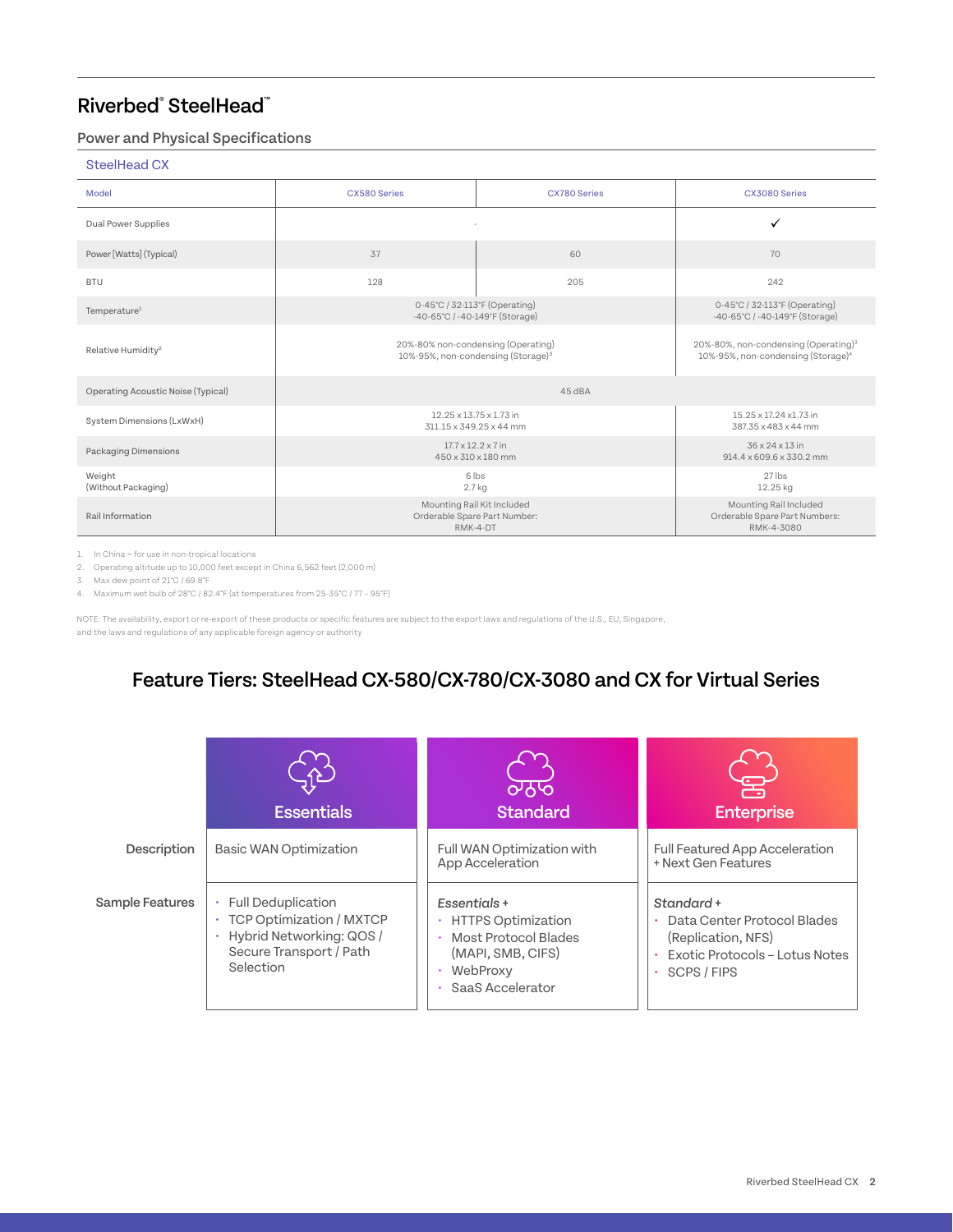### Model Specifications

### SteelHead CX

| Model                                                          | CX5080 Series                                     |                                                   | CX7080 Series                                     |                                                   |                                                   |  |
|----------------------------------------------------------------|---------------------------------------------------|---------------------------------------------------|---------------------------------------------------|---------------------------------------------------|---------------------------------------------------|--|
| <b>Hardware</b><br><b>Configuration / License</b>              | CXA-05080-B010 / L25                              | CXA-05080-B010 / L26                              | CXA-07080-B010 / L30                              | CXA-07080-B020 / L31                              | CXA-07080-B030 / L32                              |  |
| Profile                                                        | 2U                                                | 2U                                                | 2U                                                | 2U                                                | 2U                                                |  |
| Upgradeable to                                                 | L26                                               | $\sim$                                            | -B020 / L31 or -B030 / L32 <sup>2</sup>           | $-B030/LS2^2$                                     | $\sim$                                            |  |
| Optimized TCP<br>Connections and<br><b>UDP Flows</b>           | 20,000                                            | 60,000                                            | 100,000                                           | 150,000                                           | 220,000                                           |  |
| Optimized SSL/TLS<br>Connections                               | 20,000                                            | 60,000                                            | 100,000                                           | 150,000                                           | 220,000                                           |  |
| Optimized WAN<br>Capacity <sup>1</sup>                         | 300 Mbps                                          | 622 Mbps                                          | 1,000 Mbps                                        | 2,000 Mbps                                        | 3,000 Mbps                                        |  |
| Network Services -<br><b>WAN Capacity</b>                      | Unrestricted                                      | Unrestricted                                      | Unrestricted                                      | Unrestricted                                      | Unrestricted                                      |  |
| Network Services -<br>Flows <sup>3</sup>                       | 160,000                                           | 160,000                                           | 320,000                                           | 480,000                                           | 800,000                                           |  |
| Network Services -<br>Rules/Classes                            | 6,000                                             | 6.000                                             | 6,000                                             | 6.000                                             | 6,000                                             |  |
| Data Store Capacity                                            | 1.4 TB                                            | 1.4 TB                                            | 2.8 TB                                            | 3.8 TB                                            | 7.6 TB                                            |  |
| Web Proxy Cache<br>Capacity                                    | 300 GB                                            | 300 GB                                            | 500 GB                                            | 500 GB                                            | 500 GB                                            |  |
| Storage Fault Tolerance                                        | RAID <sup>4</sup>                                 | RAID <sup>4</sup>                                 | RAID <sup>4</sup>                                 | RAID <sup>4</sup>                                 | RAID <sup>4</sup>                                 |  |
| Hot Swappable Drives                                           | 6 SSDs + 2 HDDs                                   | $6$ SSDs + 2 HDDs                                 | 6 SSDs + 2 HDDs                                   | 8 SSDs + 2 HDDs                                   | 8 SSDs + 2 HDDs                                   |  |
| <b>RAM</b>                                                     | 32 GB                                             | 32 GB                                             | 64 GB                                             | 96 GB                                             | 192 GB                                            |  |
| Total # of Expansion<br>Slots (PCI-e)                          | Up to 4 FHFL + 2 FHHL <sup>5</sup>                | Up to 4 FHFL + 2 FHHL <sup>5</sup>                | Up to 4 FHFL + 1 FHHL<br>+1 HHHL <sup>5</sup>     | Up to 4 FHFL + 1 FHHL<br>$+1$ HHHL <sup>5</sup>   | Up to 4 FHFL + 1 FHHL<br>$+1$ HHHL <sup>5</sup>   |  |
| Included # of<br><b>Bypass Ports</b><br>$(10/100/1000$ Copper) | $\overline{4}$                                    | $\overline{4}$                                    | $\overline{4}$                                    | $\overline{4}$                                    | $\overline{4}$                                    |  |
| Max. # of Bypass Ports<br>40 GbE / 10 GbE / 1 GbE              | 4x40 GbE / 16x10 GbE /<br>$24x1$ GbF <sup>5</sup> | 4x40 GbE / 16x10 GbE /<br>$24x1$ GbF <sup>5</sup> | 4x40 GbE / 16x10 GbE /<br>$24x1$ GbF <sup>5</sup> | 4x40 GbE / 16x10 GbE /<br>$24x1$ GbF <sup>5</sup> | 4x40 GbE / 16x10 GbE /<br>$24x1$ GbF <sup>5</sup> |  |

1. Optimized WAN capacity limit is enforced on outbound optimized traffic. Inbound optimized WAN traffic is not capped

2. Requires exchange of appliance device (UPC-CXA-07080)

3. Inclusive of all optimized and/or managed flows

4. RAID1 configuration for HDD. Datastore uses fault tolerant striped (FTS) configuration for SSD

5. Restrictions apply in combination of card types. Please see technical documentation for details

NOTE: All WAN capacities, connections, flows and rules/classes specifications listed are maximums and may not be achieved simultaneously and/or in all environments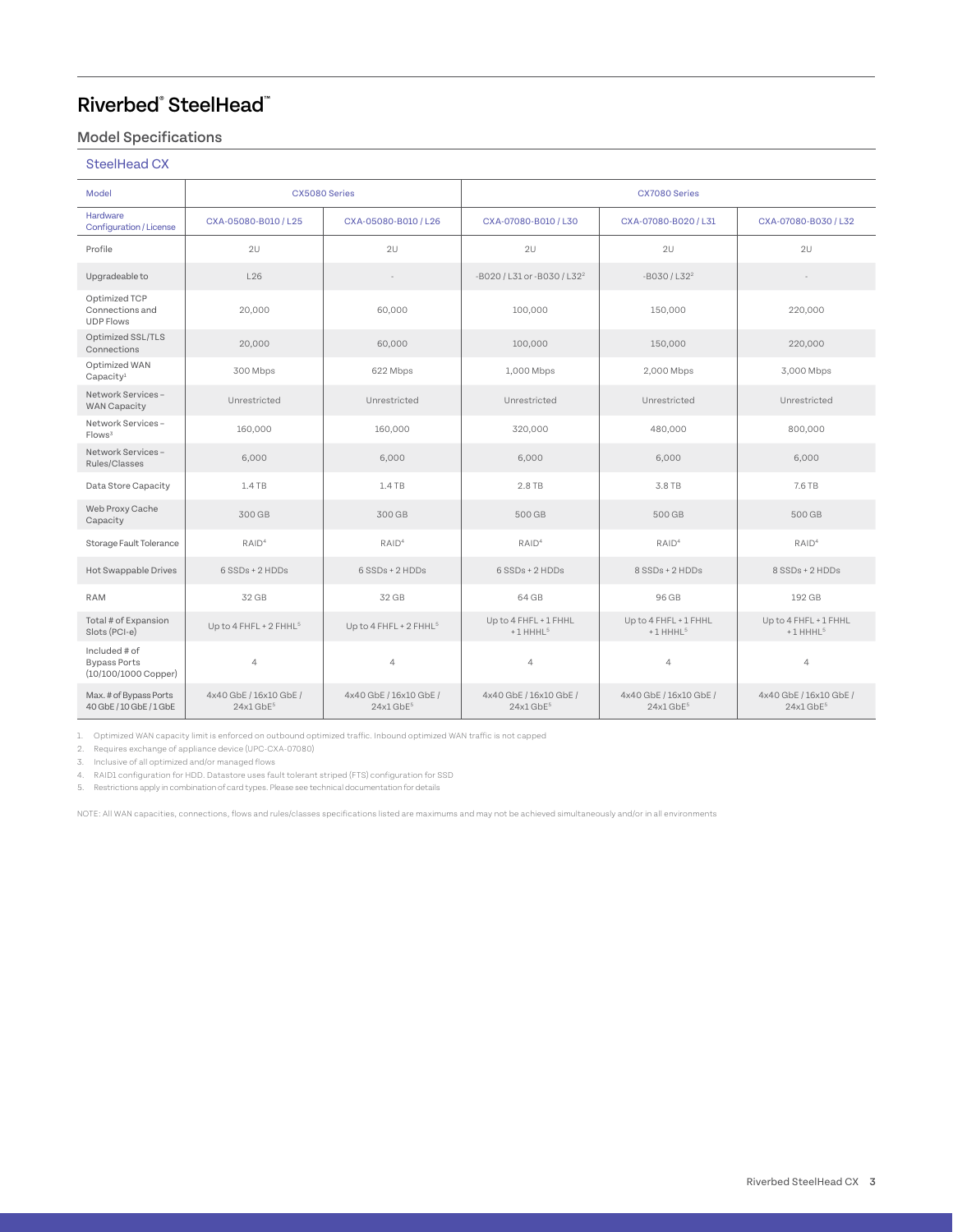### Power and Physical Specifications

#### SteelHead CX

| Model                                                    |                                             | CX5080 Series                               | CX7080 Series                               |                                             |                                             |  |
|----------------------------------------------------------|---------------------------------------------|---------------------------------------------|---------------------------------------------|---------------------------------------------|---------------------------------------------|--|
| Hardware<br>Configuration / License                      | CXA-05080-B010 / L25                        | CXA-05080-B010 / L26                        | CXA-07080-B010 / L30                        | CXA-07080-B020 / L31                        | CXA-07080-B030 / L32                        |  |
| Dual Power Supplies                                      | ✓                                           |                                             | $\checkmark$                                |                                             | ✓                                           |  |
| Power [Watts] (Typical)                                  | With 120VAC: 298W                           | With 120VAC: 298W                           | With 120VAC: 374W                           | With 120VAC: 374W                           | With 120VAC: 478W                           |  |
|                                                          | With 230VAC: 290W                           | With 230VAC: 290W                           | With 230VAC: 364W                           | With 230VAC: 364W                           | With 230VAC: 459W                           |  |
| <b>BTU</b>                                               | With 120VAC: 1015                           | With 120VAC: 1015                           | With 120VAC: 1275                           | With 120VAC: 1275                           | With 120VAC: 1632                           |  |
|                                                          | With 230VAC: 991                            | With 230VAC: 991                            | With 230VAC: 1240                           | With 230VAC: 1240                           | With 230VAC: 1566                           |  |
| Temperature <sup>1</sup>                                 | 0-40°C / 32-104°F (Operating) <sup>4</sup>  | 0-40°C / 32-104°F (Operating) <sup>4</sup>  | 0-40°C / 32-104°F (Operating) <sup>4</sup>  | 0-40°C / 32-104°F (Operating) <sup>4</sup>  | 0-40°C / 32-104°F (Operating) <sup>4</sup>  |  |
|                                                          | -40-60°C / -40-140°F (Storage) <sup>5</sup> | -40-60°C / -40-140°F (Storage) <sup>5</sup> | -40-60°C / -40-140°F (Storage) <sup>5</sup> | -40-60°C / -40-140°F (Storage) <sup>5</sup> | -40-60°C / -40-140°F (Storage) <sup>5</sup> |  |
| Relative Humidity <sup>2</sup>                           | 40-90%, non-condensing                      | 40-90%, non-condensing                      | 40-90%, non-condensing                      | 40-90%, non-condensing                      | 40-90%, non-condensing                      |  |
|                                                          | at $40^{\circ}$ C                           | at $40^{\circ}$ C                           | at $40^{\circ}$ C                           | at $40^{\circ}$ C                           | $at 40^{\circ}$ C                           |  |
| <b>Operating Acoustic</b><br>Noise (Typical)             | 50dB                                        | 50dB                                        | 50dB                                        | 50dB                                        | 560 dB                                      |  |
| <b>System Dimensions</b>                                 | 27.56 x 17.32 x 3.43 in                     | 27.56 x 17.32 x 3.43 in                     | 27.56 x 17.32 x 3.43 in                     | 27.56 x 17.32 x 3.43 in                     | 27.56 x 17.32 x 3.43 in                     |  |
| (LxWxH)                                                  | 700 x 440 x 87 mm                           | 700 x 440 x 87 mm                           | 700 x 440 x 87 mm                           | 700 x 440 x 87 mm                           | 700 x 440 x 87 mm                           |  |
| Packaging Dimensions <sup>3</sup>                        | 36 x 24 x 12 in                             | 36 x 24 x 12 in                             | 36 x 24 x 12 in                             | 36 x 24 x 12 in                             | 36 x 24 x 12 in                             |  |
|                                                          | 914.4 x 609.6 x 304.8 mm                    | 914.4 x 609.6 x 304.8 mm                    | 914.4 x 609.6 x 304.8 mm                    | 914.4 x 609.6 x 304.8 mm                    | 914.4 x 609.6 x 304.8 mm                    |  |
| Max Weight (Without<br>Packaging, without<br>PCIE cards) | 51 lbs<br>$23$ kg                           | 51 lbs<br>23 kg                             | $51$ lbs<br>$23$ kg                         | $51$ lbs<br>$23$ kg                         | $51$ lbs<br>$23$ kg                         |  |
| Rail Information                                         | Mounting Rail Kit Included.                 | Mounting Rail Kit Included.                 | Mounting Rail Kit Included.                 | Mounting Rail Kit Included.                 | Mounting Rail Kit Included.                 |  |
|                                                          | Orderable Spare Part Number:                | Orderable Spare Part Number:                | Orderable Spare Part Number:                | Orderable Spare Part Number:                | Orderable Spare Part Number:                |  |
|                                                          | <b>RMK-4-2U</b>                             | <b>RMK-4-2U</b>                             | <b>RMK-4-2U</b>                             | <b>RMK-4-2U</b>                             | <b>RMK-4-2U</b>                             |  |

1. In China – for use in non-tropical locations

2. Operating altitude up to 10,000 feet except in China 6,562 feet (2,000 m)

3. Length is without bezel

4. Max dew point of 21°C / 69.8°F

5. Maximum wet bulb of 28°C / 82.4°F (at temperatures from 25-35°C / 77 – 95°F)

NOTE: The availability, export or re-export of these products or specific features are subject to the export laws and regulations of the U.S., EU, Singapore, and the laws and regulations of any applicable foreign agency or authority

### Riverbed® SteelHead™

#### Perpetual or Monthly Subscription Models

#### SteelHead CX for Virtual

| Model                              | <b>VCX-30</b>  | <b>VCX-40</b>  | <b>VCX-50</b>  | <b>VCX-60</b>  | <b>VCX-70</b> | <b>VCX-80</b> | <b>VCX-90</b> | <b>VCX-100</b> | <b>VCX-110</b> |
|------------------------------------|----------------|----------------|----------------|----------------|---------------|---------------|---------------|----------------|----------------|
| Optimized WAN Capacity             | 10 Mbps        | 25 Mbps        | 50 Mbps        | 100 Mbps       | 200 Mbps      | 500 Mbps      | 1,000 Mbps    | 2.5 Gbps       | 5 Gbps         |
| Optimized TCP and UDP Flows        | 500            | 1,000          | 2,000          | 5,000          | 12,000        | 50,000        | 100,000       | 150,000        | 180,000        |
| <b>Network Services</b>            | 50 Mbps        | 100 Mbps       | 250 Mbps       | 500 Mbps       |               |               | Unrestricted  |                |                |
| Disk Capacity Advised <sup>4</sup> | 120            | 176            | 438            | 438            | 870           | 1,686         | 2,358         | 3,760          | 5,100          |
| Max Data Store Capacity            | 100            | 150            | 400            | 400            | 800           | 1,600         | 2,240         | 3,600          | 4,800          |
| Management Disk                    | 38             | 44             | 56             | 56             | 88            | 104           | 136           | 178            | 318            |
| Maximum Web Proxy                  | 400 GB         | 400 GB         | 800 GB         | 800 GB         | 800 GB        | 800 GB        | 800 GB        | 800 GB         | 800 GB         |
| Virtual CPUs Required (min)        | $\overline{2}$ | $\overline{4}$ | $\overline{4}$ | $\overline{4}$ | 6             | 12            | 24            | 32             | 44             |
| Reserved Memory Required           | 4 GB           | 4 GB           | 8 GB           | 8 GB           | 24GB          | 32 GB         | 48 GB         | 64 GB          | 128 GB         |

Feature-tier licensing is available with RiOS version 9.9.3 and RiOS versions 9.10.1 and later. Virtual SteelHead must run RiOS version 9.9.3 or RiOS version 9.10.1 or later on a supported guest hypervisor. See Riverbed virtual products documentation for compatible hypervisors.

For information on the SteelCentral Controller for SteelHead, see the documentation for that product under the Documentation tab here: [SteelCentral Controller for SteelHead](https://support.riverbed.com/content/support/software/steelcentral-ccm/steelhead-controller.html)

For NIC card support, see the documentation for Riverbed hardware platforms under the Documentation tab here: [https://support.riverbed.com/content/support/software/steelhead/cx](https://support.riverbed.com/content/support/software/steelhead/cx-appliance.html)[appliance.html](https://support.riverbed.com/content/support/software/steelhead/cx-appliance.html)

NOTE: All WAN capacity / bandwidth, TCP connections and UDP flows, and QoS specifications listed are maximums and may not be achieved in all environments. The WAN capacity limit is enforced on outbound optimized traffic. Inbound optimized WAN traffic is not capped.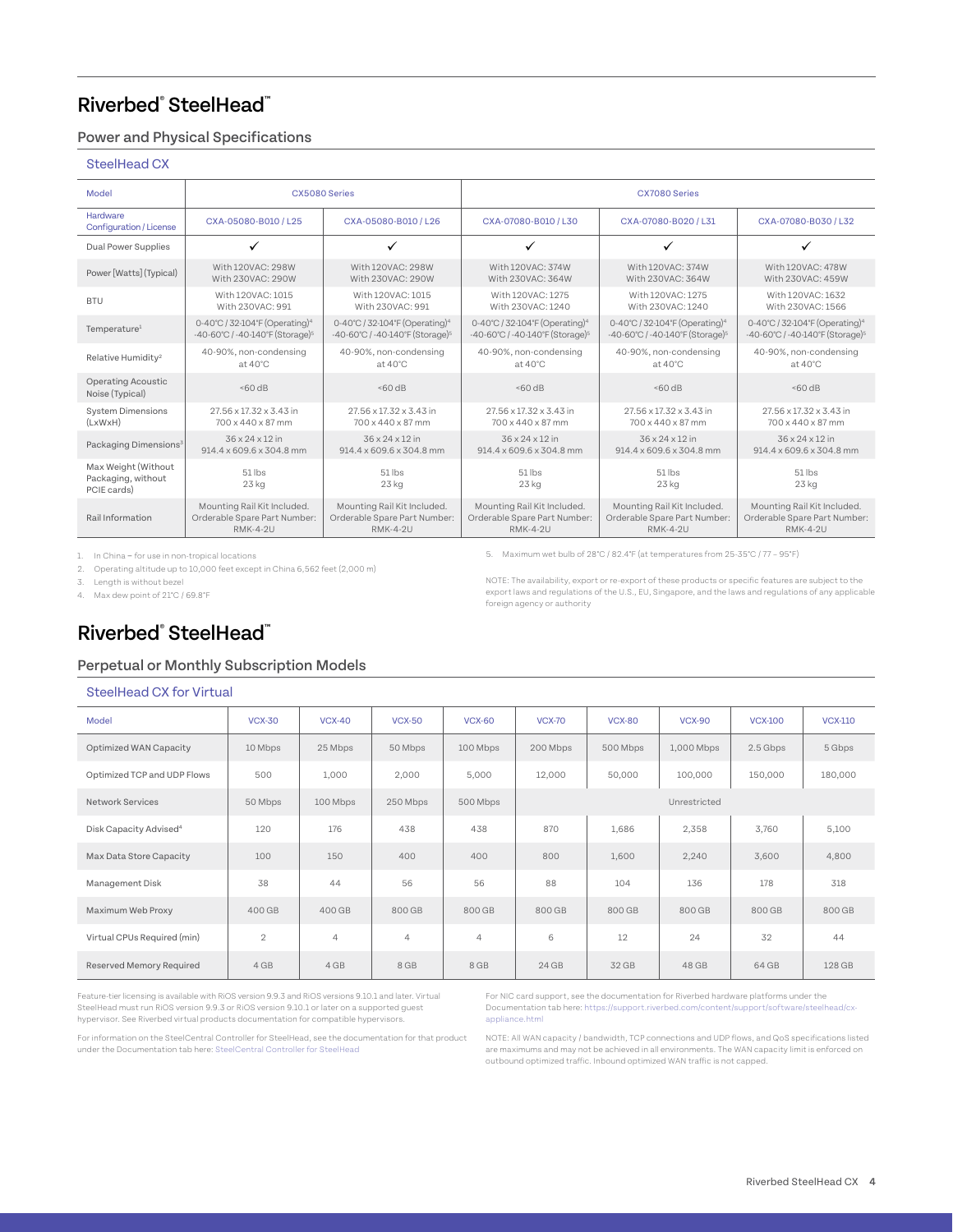### Model Specifications

#### SteelHead CX for Amazon Web Services Cloud

| Model                                           | <b>CCX PERF-TIER1</b> | <b>CCX PERF-TIER2</b> | <b>CCX PERF-TIER3</b> | <b>CCX PERF-TIER4</b> | <b>CCX PERF-</b><br>TIER4-H | <b>CCX PERF-TIER5</b> | <b>CCX PERF-</b><br>TIER5-H |
|-------------------------------------------------|-----------------------|-----------------------|-----------------------|-----------------------|-----------------------------|-----------------------|-----------------------------|
| Optimized WAN Capacity <sup>1</sup>             | 10 Mbps               | 50 Mbps               | 200 Mbps              | 500 Mbps              |                             | 1 Gbps                |                             |
| Optimized TCP Connections <sup>2</sup>          | 1,250                 | 4,500                 | 9.000                 | 1.000                 | 30,000                      | 1,000                 | 50,000                      |
| Total Elastic Block Store (EBS)<br>Volume Size  | 430 GB                |                       |                       | 960 GB                |                             | $2.4$ TB              |                             |
| Amazon Machine Instance (AMI) Size <sup>3</sup> | M4.large              |                       | M4.2xlarge            | M4.4xlarge            |                             | M4.10xlarge           |                             |

1. Optimized WAN capacity-inbound and outbound

2. Optimized WAN capacity and TCP connections are limited up to the listed amounts

3. CPU and memory capacity are fixed for any Amazon Machine Instance (AMI) size

### Riverbed® SteelHead™

### Model Specifications

#### SteelHead CX for Microsoft Azure Cloud

| Model                                  | <b>CCX PERF-TIER1</b> | <b>CCX PERF-TIER2</b> | <b>CCX PERF-TIER3</b> | <b>CCX PERF-TIER4</b> | <b>CCX PERF-</b><br>TIER4-H | <b>CCX PERF-TIER5</b> | <b>CCX PERF-</b><br>TIER5-H |
|----------------------------------------|-----------------------|-----------------------|-----------------------|-----------------------|-----------------------------|-----------------------|-----------------------------|
| Optimized WAN Capacity <sup>1</sup>    | 10 Mbps               | 50 Mbps               | 200 Mbps              | 500 Mbps              |                             | 1 Gbps                |                             |
| Optimized TCP Connections <sup>2</sup> | 1,250                 | 4,500                 | 9,000                 | 1,000                 | 30,000                      | 1,000                 | 50,000                      |
| Total Azure Blob Storage Volume Size   | 430 GB                |                       |                       | $1.2$ TB              |                             | $2.4$ TB              |                             |
| Azure Target                           | A2                    | A3                    | D3V2                  | D14v2                 |                             | D15 v2                |                             |

1. Optimized WAN capacity-inbound and outbound 2. Optimized WAN capacity and TCP connections are limited up to the listed amounts

### Riverbed® SteelHead™

#### Model Specifications

#### SteelHead CX for Oracle Cloud Infrastructure (OCI)

| Model                                  | <b>CCX PERF-TIER1</b> | <b>CCX PERF-TIER2</b> | <b>CCX PERF-TIER3</b> |
|----------------------------------------|-----------------------|-----------------------|-----------------------|
| Optimized Wan Capacity <sup>1</sup>    | 10 Mbps               | 50 Mbps               | 200 Mbps              |
| Optimized TCP Connections <sup>2</sup> | 1,250                 | 4,500                 | 9,000                 |
| <b>Total Storage</b>                   | 430 GB                | 430 GB                | 430 GB (SSD)          |
| VM Shape                               | VM.Standard2.1        | VM.Standard2.1        | VM.Standard2.2        |
| Number CPUs                            | 1 OCPU                | 1 OCPU                | 2 OCPU                |
| Memory                                 | 15 GB RAM             | 15 GB RAM             | 30 GB RAM             |
| DataStore disk                         | 430 GB                | 430 GB                | 430 GB (SSD)          |

1. Optimized WAN capacity-inbound and outbound 2. Optimized WAN capacity and TCP connections are limited up to the listed amounts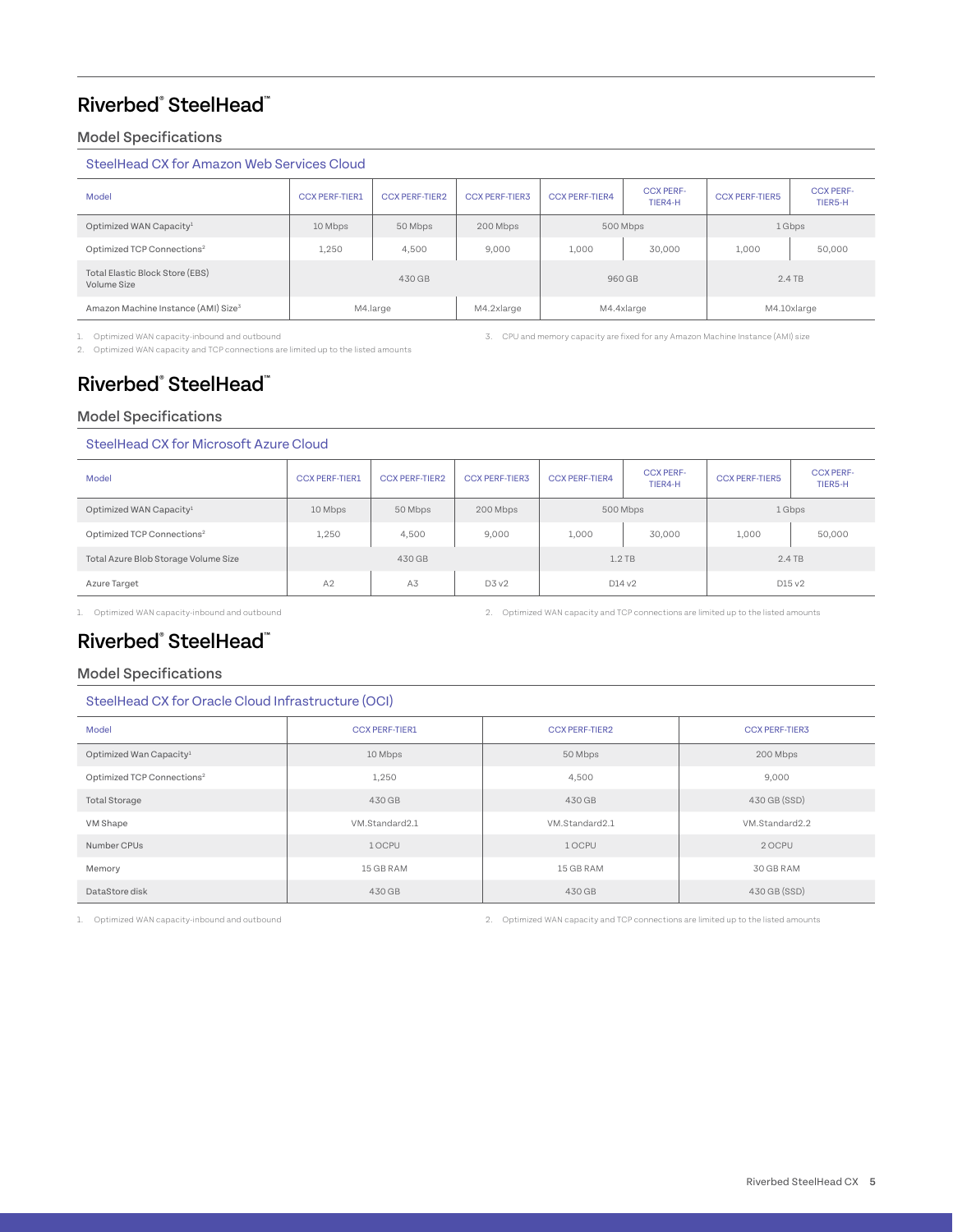### Model Specifications

SteelHead Interceptor

|                                   | Data Center                |                      |  |  |
|-----------------------------------|----------------------------|----------------------|--|--|
| Model                             | <b>INT9600</b>             | <b>INT9800</b>       |  |  |
| Profile                           | 2U                         | 2U                   |  |  |
| Effective LAN Throughput          | $40$ Gbps <sup>1</sup>     | 50 Gbps <sup>1</sup> |  |  |
| Storage Fault Tolerance           | RAID                       | RAID                 |  |  |
| Front Swappable Drives            | $2^{\scriptscriptstyle 2}$ | 2 <sup>2</sup>       |  |  |
| RAM                               | 32 GB                      | 48 GB                |  |  |
| Expansion Slots (PCI-e)           | $6^3$                      | 6 <sup>4</sup>       |  |  |
| Included Bypass Ports<br>(copper) | $\overline{4}$             |                      |  |  |
| Max. # of Bypass Ports            | 24                         | 16                   |  |  |
| Max. # of Manageable Appliances   | $\sim$                     | $\sim$               |  |  |

1. All LAN capacity, bandwidth, and TCP connections listed are maximums and may not be achieved in all environments

2. Hot swappable disks

3. Optional Network Bypass cards: Dual and Quad LX and SX GigE, Quad CopperQuad 10 Gbe SR/ LR, Dual 40 GbE SR/LR

4. Optional Network Bypass cards: Quad 10GbE SR/LR, Dual 40GbE SR/LR, Dual 100GbE SR/LR

### Riverbed® SteelHead™

### Power and Physical Specifications

#### SteelHead Interceptor

|                                   | Data Center                                                                                                            |                                                                                |  |  |  |
|-----------------------------------|------------------------------------------------------------------------------------------------------------------------|--------------------------------------------------------------------------------|--|--|--|
| Model                             | <b>INT9600</b>                                                                                                         | <b>INT9800</b>                                                                 |  |  |  |
| <b>Dual Power Supplies</b>        | $\checkmark$                                                                                                           | ✓                                                                              |  |  |  |
| Power [Watts] (Typical)           | 227                                                                                                                    | With 120VAC: 478W<br>With 230VAC: 459W                                         |  |  |  |
| <b>BTU</b>                        | 774                                                                                                                    | With 120VAC: 1632<br>With 230VAC: 1566                                         |  |  |  |
| Temperature <sup>2</sup>          | 10-35°C / 50-95°F (Operating)<br>-40-70°C / -40-158°F (Storage)                                                        | 0-40°C / 32-104°F (Operating)<br>-40-60°C / -40-140°F (Storage)                |  |  |  |
| Relative Humidity <sup>1</sup>    | 50%-90%, non-condensing with<br>a maximum wet bulb of 28°C<br>(at temperatures from 25 to $35^{\circ}$ C) <sup>4</sup> | 40-90%, non-condensing at 40°C                                                 |  |  |  |
| <b>Operating Acoustic Noise</b>   | 7.0 BA (Operating Condition in Typical Office Ambient Temperature:<br>$23 + (-2^{\circ}C)$                             | 50dB                                                                           |  |  |  |
| System Dimensions (LxWxH)3        | 27.87 x 17.24 x 3.45 in<br>707.8 x 438 x 87.6 mm                                                                       | 27.56 x 17.32 x 3.43 in<br>700 x 440 x 87 mm                                   |  |  |  |
| Packaging Dimensions              | 36 x 24 x 14 in<br>914.4 x 609.6 x 355.6 mm                                                                            | 36 x 24 x 12 in<br>914.4 x 609.6 x 304.8 mm                                    |  |  |  |
| Max Weight<br>(Without Packaging) | $40$ lbs<br>18.14 kg                                                                                                   | $51$ lbs<br>23 <sub>kg</sub>                                                   |  |  |  |
| Rail Information                  | Mounting Rail Kit Included<br>Orderable Spare Part Numbers:<br>RMK-1-VRAIL, RMK-1-PRAIL                                | Mounting Rail Kit Included<br>Orderable Spare Part Numbers:<br><b>RMK-4-2U</b> |  |  |  |

1. Operating altitude up to 10,000 feet except in China 6,562 feet (2,000m)

2. In China – for use in non-tropical locations

3. Length is without bezel

4. Shipping Humidity Spec for CXA-xxx70/INT9600 models

NOTE: The availability, export or re-export of these products or specific features are subject to the export laws and regulations of the U.S. and the laws and regulations of any applicable foreign agency or authority